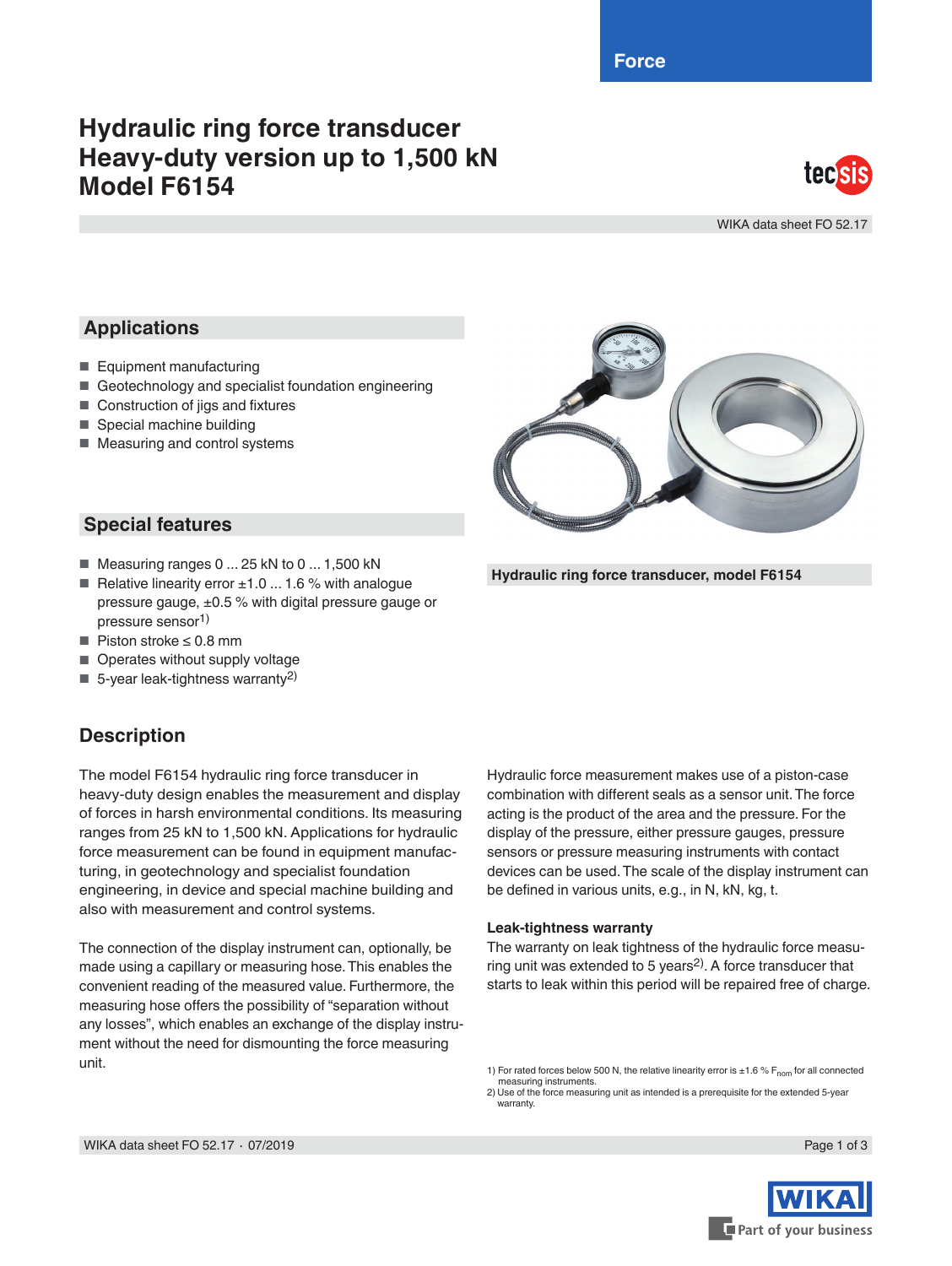# **Specifications per VDI/VDE/DKD 2638**

| <b>Model F6154</b>                                                  |                                                                                                                                                                |  |  |
|---------------------------------------------------------------------|----------------------------------------------------------------------------------------------------------------------------------------------------------------|--|--|
| Rated force F <sub>nom</sub>                                        | 0  25 kN to 0  1,500 kN                                                                                                                                        |  |  |
| <b>Nominal size</b>                                                 | <b>NS 240</b>                                                                                                                                                  |  |  |
| <b>Display</b><br>■ Standard<br>Option                              | Pressure gauge 213.40 (NS 63)<br>Digital pressure gauge DG-10<br>Pressure gauge PSG23.160 (NS 100), optionally with contacts<br>Pressure sensor (on request)   |  |  |
| Relative linearity error d <sub>lin</sub><br>■ Standard<br>■ Option | $\leq \pm 1.0$ % F <sub>nom</sub> (analogue display) <sup>1)</sup><br>$\leq \pm 0.5$ % F <sub>nom</sub> (pressure sensor/digital pressure gauge) <sup>1)</sup> |  |  |
| Limit force $F_L$                                                   | 100 % F <sub>nom</sub>                                                                                                                                         |  |  |
| Breaking force $F_{\rm B}$                                          | $> 130 \% F_{nom}$                                                                                                                                             |  |  |
| Rated displacement s <sub>nom</sub>                                 | $< 0.8$ mm                                                                                                                                                     |  |  |
| Rated temperature range B <sub>T, nom</sub>                         | $-25+90 °C$                                                                                                                                                    |  |  |
| Ingress protection (per EN/IEC 60529)                               | <b>IP65</b>                                                                                                                                                    |  |  |
| Case                                                                | Stainless steel                                                                                                                                                |  |  |
| <b>Piston</b>                                                       | Stainless steel                                                                                                                                                |  |  |
| <b>Diaphragm</b>                                                    | Plastic                                                                                                                                                        |  |  |
| <b>Mounting type</b><br>■ Standard<br>■ Option                      | Adapter<br>Capillary, measuring hose for "separation without any losses"                                                                                       |  |  |
| <b>Fill fluid</b>                                                   | Glycerine 70 %, water 30 %                                                                                                                                     |  |  |
| <b>Assembly aid</b>                                                 | Threaded holes on the bottom of the case                                                                                                                       |  |  |
| Weight in kg                                                        | 20.5                                                                                                                                                           |  |  |

1) For rated forces below 500 N, the relative linearity error is  $\pm 1.6$  % F<sub>nom</sub> for all connected measuring instruments.

### **Dimensions in mm**



The sealed threaded connections of the hydraulic force transducer must not be loosened! Non-compliant handling invalidates the warranty and a measuring function is no longer assured.

 $\tilde{\bm{\iota}}$